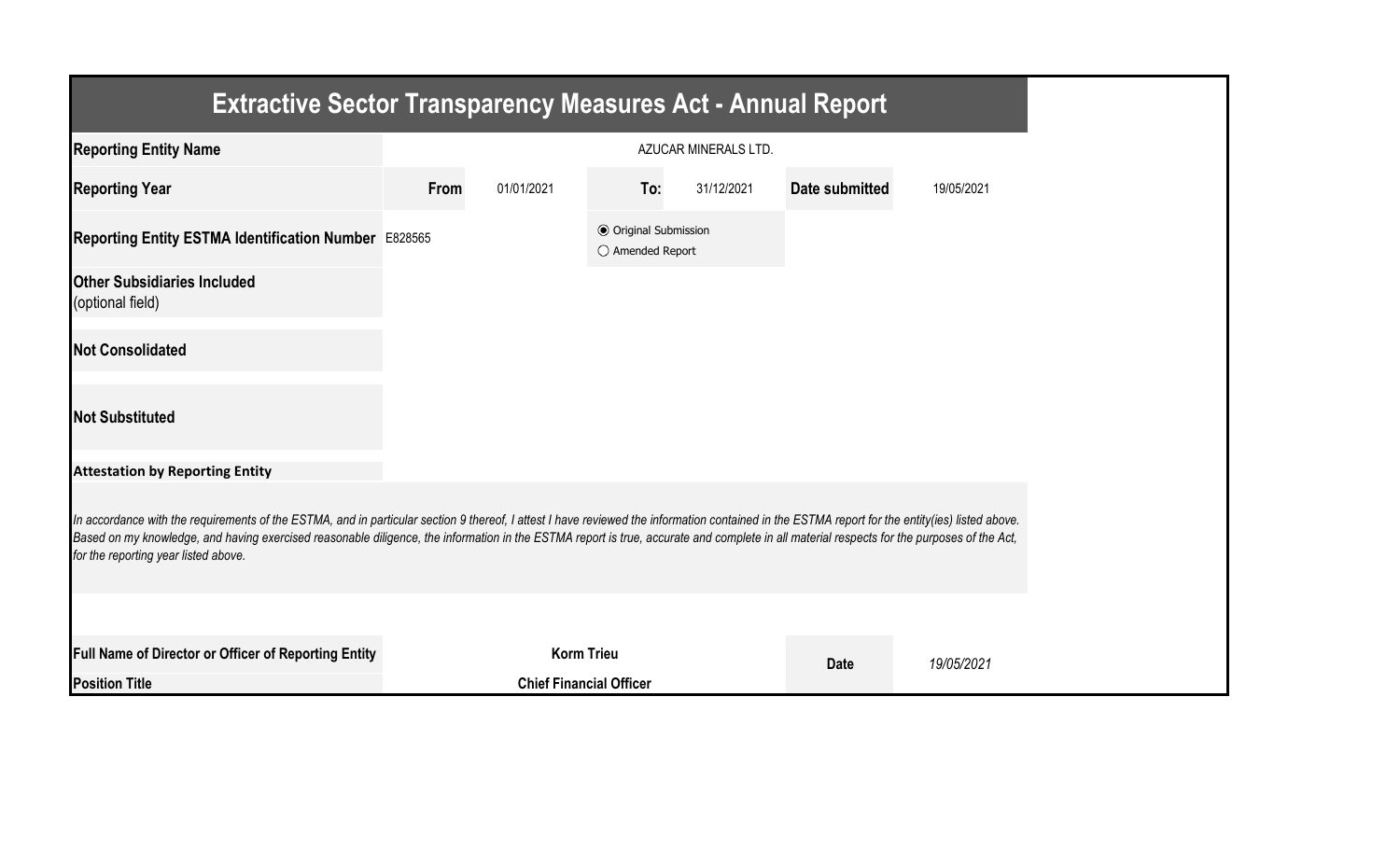| Extractive Sector Transparency Measures Act - Annual Report                                                                                                                      |                                  |                                                   |                                        |            |                          |                                                                 |                |                  |                                               |                                      |                                                                                                                                                 |
|----------------------------------------------------------------------------------------------------------------------------------------------------------------------------------|----------------------------------|---------------------------------------------------|----------------------------------------|------------|--------------------------|-----------------------------------------------------------------|----------------|------------------|-----------------------------------------------|--------------------------------------|-------------------------------------------------------------------------------------------------------------------------------------------------|
| <b>Reporting Year</b><br><b>Reporting Entity Name</b><br><b>Reporting Entity ESTMA</b><br><b>Identification Number</b><br><b>Subsidiary Reporting Entities (if</b><br>necessary) | From:                            | 01/01/2021                                        | To:<br>AZUCAR MINERALS LTD.<br>E828565 | 31/12/2021 |                          | <b>Currency of the Report CAD</b>                               |                |                  |                                               |                                      |                                                                                                                                                 |
|                                                                                                                                                                                  |                                  |                                                   |                                        |            | <b>Payments by Payee</b> |                                                                 |                |                  |                                               |                                      |                                                                                                                                                 |
| Country                                                                                                                                                                          | Payee Name <sup>1</sup>          | Departments, Agency, etc<br>Parments <sup>2</sup> | Taxes                                  | Royalties  | Fees                     | <b>Production Entitlements</b>                                  | <b>Bonuses</b> | <b>Dividends</b> | Infrastructure<br><b>Improvement Payments</b> | <b>Total Amount paid to</b><br>Payee | Notes <sup>34</sup>                                                                                                                             |
| Mexico                                                                                                                                                                           | National Government of<br>Mexico | Secretary of Economy                              |                                        |            | 90,000                   |                                                                 |                |                  |                                               | 90,000                               | Mining claims reported in Canadian<br>dollar using the exchange rate<br>prevailing at the date of payment, \$1<br>Mexican Pesos = \$0.06297 CAD |
|                                                                                                                                                                                  |                                  |                                                   |                                        |            |                          |                                                                 |                |                  |                                               |                                      |                                                                                                                                                 |
|                                                                                                                                                                                  |                                  |                                                   |                                        |            |                          |                                                                 |                |                  |                                               |                                      |                                                                                                                                                 |
|                                                                                                                                                                                  |                                  |                                                   |                                        |            |                          |                                                                 |                |                  |                                               |                                      |                                                                                                                                                 |
|                                                                                                                                                                                  |                                  |                                                   |                                        |            |                          |                                                                 |                |                  |                                               |                                      |                                                                                                                                                 |
|                                                                                                                                                                                  |                                  |                                                   |                                        |            |                          |                                                                 |                |                  |                                               |                                      |                                                                                                                                                 |
|                                                                                                                                                                                  |                                  |                                                   |                                        |            |                          |                                                                 |                |                  |                                               |                                      |                                                                                                                                                 |
|                                                                                                                                                                                  |                                  |                                                   |                                        |            |                          |                                                                 |                |                  |                                               |                                      |                                                                                                                                                 |
|                                                                                                                                                                                  |                                  |                                                   |                                        |            |                          |                                                                 |                |                  |                                               |                                      |                                                                                                                                                 |
|                                                                                                                                                                                  |                                  |                                                   |                                        |            |                          |                                                                 |                |                  |                                               |                                      |                                                                                                                                                 |
|                                                                                                                                                                                  |                                  |                                                   |                                        |            |                          |                                                                 |                |                  |                                               |                                      |                                                                                                                                                 |
|                                                                                                                                                                                  |                                  |                                                   |                                        |            |                          |                                                                 |                |                  |                                               |                                      |                                                                                                                                                 |
|                                                                                                                                                                                  |                                  |                                                   |                                        |            |                          |                                                                 |                |                  |                                               |                                      |                                                                                                                                                 |
|                                                                                                                                                                                  |                                  |                                                   |                                        |            |                          |                                                                 |                |                  |                                               |                                      |                                                                                                                                                 |
|                                                                                                                                                                                  |                                  |                                                   |                                        |            |                          |                                                                 |                |                  |                                               |                                      |                                                                                                                                                 |
|                                                                                                                                                                                  |                                  |                                                   |                                        |            |                          |                                                                 |                |                  |                                               |                                      |                                                                                                                                                 |
|                                                                                                                                                                                  |                                  |                                                   |                                        |            |                          |                                                                 |                |                  |                                               |                                      |                                                                                                                                                 |
|                                                                                                                                                                                  |                                  |                                                   |                                        |            |                          |                                                                 |                |                  |                                               |                                      |                                                                                                                                                 |
|                                                                                                                                                                                  |                                  |                                                   |                                        |            |                          |                                                                 |                |                  |                                               |                                      |                                                                                                                                                 |
|                                                                                                                                                                                  |                                  |                                                   |                                        |            |                          |                                                                 |                |                  |                                               |                                      |                                                                                                                                                 |
| <b>Additional Notes:</b>                                                                                                                                                         |                                  |                                                   |                                        |            |                          | All reported payments have been rounded to the nearest \$10,000 |                |                  |                                               |                                      |                                                                                                                                                 |